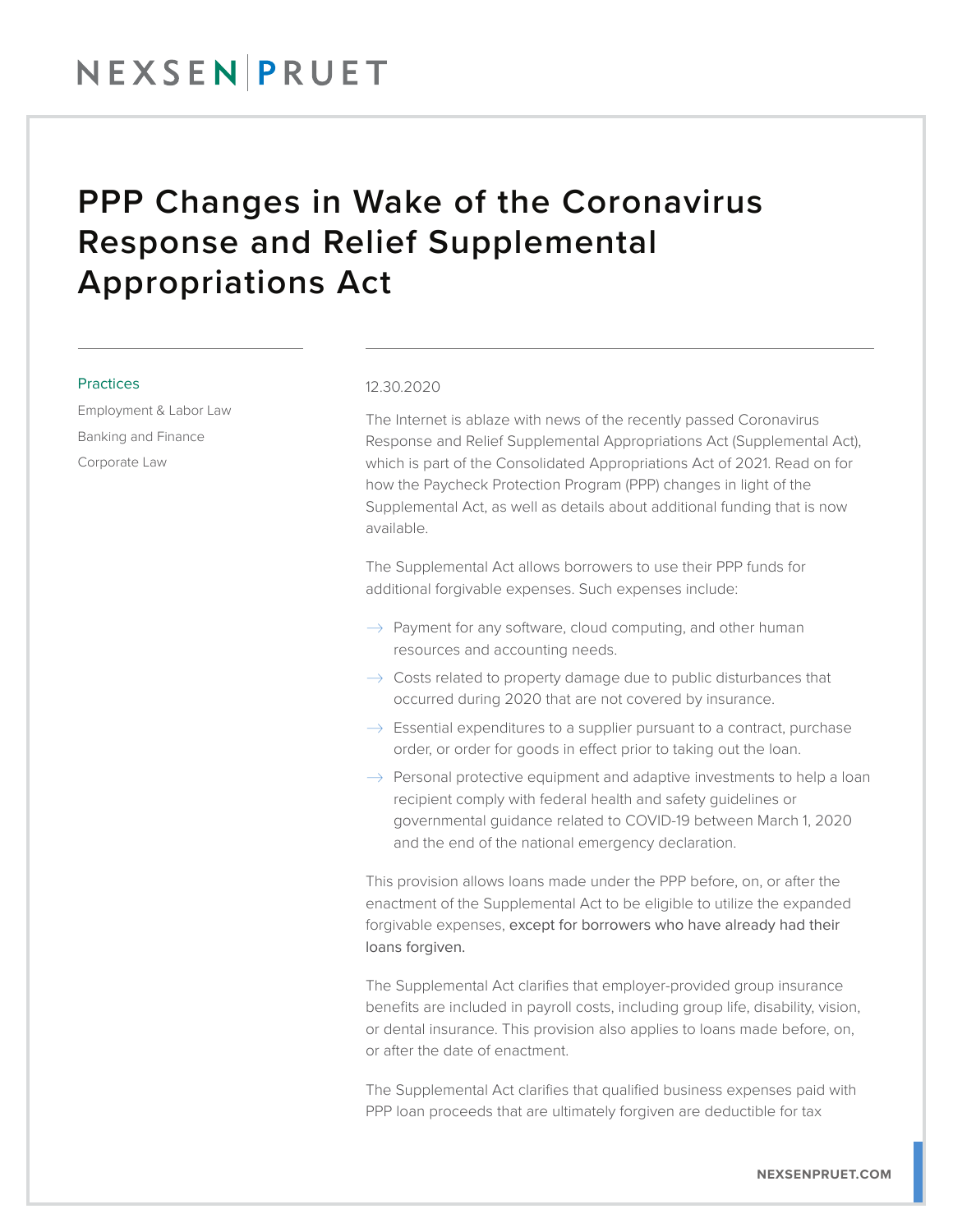# NEXSENPRUET

purposes. This contravenes and overrules the initial position taken by the IRS in Notice 2020-32 in May of 2020, which was subsequently amplified in Rev. Rul. 2020-27 issued in November of 2020. The provisions in the Act largely incorporate earlier proposed legislation, S.3612 – Small Business Expense Protection Act of 2020, drafted in response to the IRS's issuance of Notice 2020-32. In addition to providing for deductibility, the Act provides that tax basis and other tax attributes will not be reduced as a result of the PPP loan proceeds being excluded from gross income. Special rules are provided for partnerships and S corporations.

The Supplemental Act allows the borrower to elect a covered period ending at the point of the borrower's choosing between eight and 24 weeks after origination.

The Supplemental Act creates a simplified application process for loans under \$150,000. If applicable, a borrower will receive forgiveness after signing and submitting to its lender a certification that is up to one page in length and includes:

- $\rightarrow$  A description of the number of employees the borrower was able to retain because of the covered loan;
- $\rightarrow$  The estimated total amount of the loan spent on payroll costs; and
- $\rightarrow$  The total loan amount.

The borrower must also attest that the borrower accurately provided the required certification when it applied, and that it complied with PPP loan requirements.

Recall that in prior articles we recommended extensive record retention with regard to the PPP. New record retention requirements are included in the Supplemental Act, and borrowers are required to retain relevant records related to employment for four years and other records for three years.

One of the biggest features of the Supplemental Act is the introduction of a second round of PPP funding, called a "PPP second draw" This is a loan for smaller and harder-hit businesses, and will have a maximum amount of \$2 million. Eligible entities must:

- $\rightarrow$  Employ not more than 300 employees;
- $\rightarrow$  Have used or will use the full amount of their first PPP; and
- $\rightarrow$  Demonstrate at least a 25% reduction in gross receipts in the first, second, or third quarter of 2020 relative to the same 2019 quarter. There are provisions for businesses that were not active at these times, which provide adjusted timelines.

Eligible entities must be businesses, certain non-profits, housing cooperatives, veterans' organizations, tribal businesses, self-employed individuals, sole proprietors, independent contractors, and small agricultural co-operatives. Ineligible entities include those listed in 13 C.F.R. 120.110 and subsequent regulations or guidance, except for those deemed eligible by additional law or guidance.

Similar to the original PPP, borrowers will be eligible for loan forgiveness for their payroll costs, as well as covered mortgage, rent, and utility payments, the above-described covered operations expenditures, covered property damage costs, covered supplier costs, and covered worker protection expenditures incurred during the covered